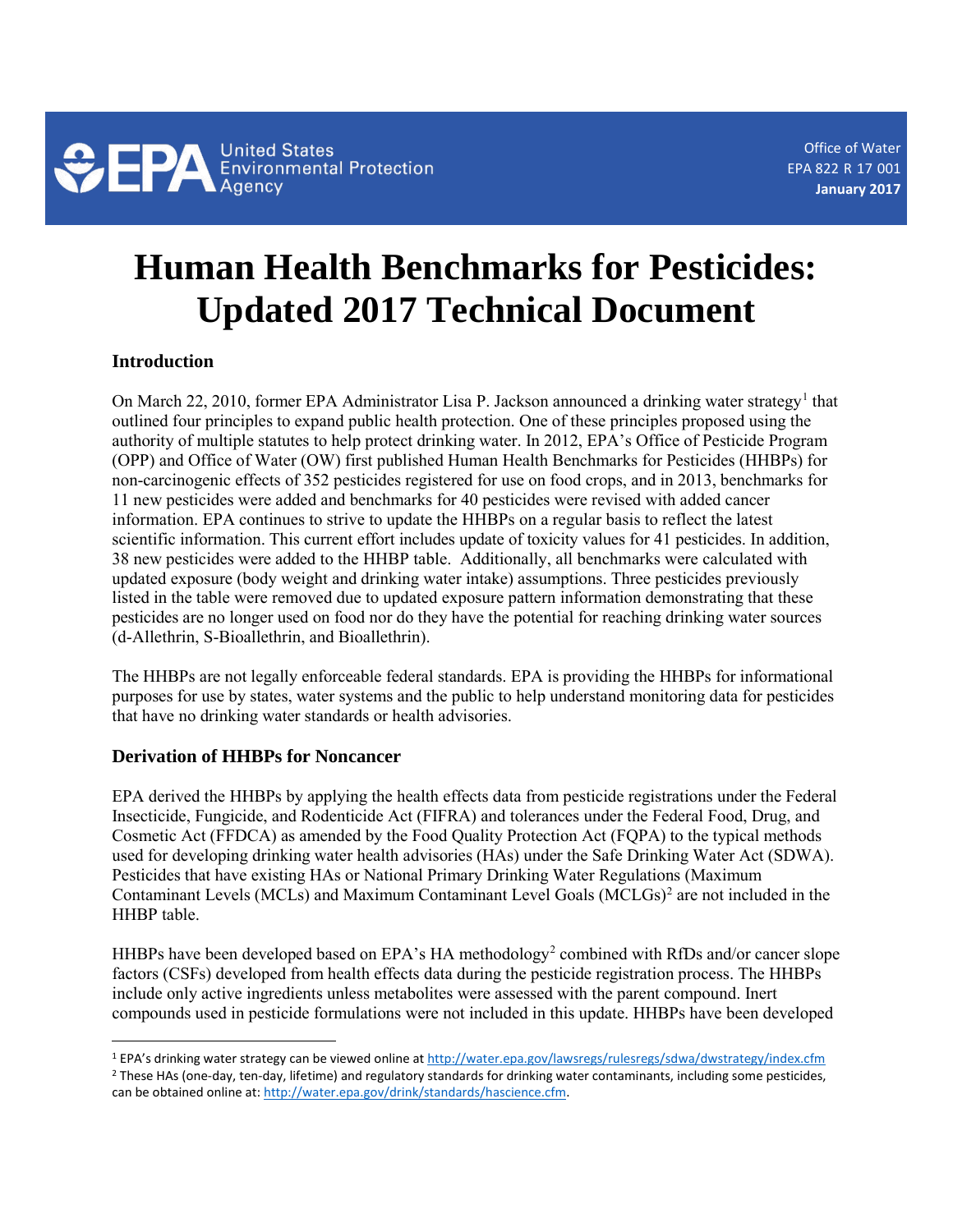for acute (one-day), chronic (non-cancer), and carcinogenic effects  $(10^{-6} - 10^{-4}$  risk level) to protect supporting the RfD and/or CSF derivation for the specific pesticide is provided by clicking the name of the pesticide from the benchmarks website. The number of significant figures for each benchmark corresponds to the number of significant figures in the toxicity value used to derive the benchmark. against adverse health effects from exposure to pesticides that may be found in surface or ground water used for drinking. The HHBP table lists the acute as well as chronic RfD, the noncancer benchmarks for the sensitive population/lifestage and, when appropriate, the CSF and the corresponding carcinogenic benchmarks. The acute reference doses (aRfD) are usually determined for the general population and sensitive populations, including children and females of reproductive age. The chronic reference doses (cRfD) are usually derived for general population or females of reproductive age. The documentation

 assessment documents contain a detailed explanation of the basis for establishing the RfDs. If the toxicity selected. Acute RfDs established for the general population based on systemic/target organ toxicity are typically also relevant for infants and children and so are also suitable for deriving the one-day HHBP. Acute RfDs established for females of reproductive age are often based on developmental and reproductive toxicity, which are not appropriate endpoints for deriving HHBPs for children because they do not represent an effect relevant to that life stage. When RfDs are available for multiple target assumptions into consideration. Since children consume more drinking water per body weight compared chronic drinking water benchmarks. In general, the methodology to derive the RfDs for pesticide registration is similar to that used to derive RfDs used to develop HAs for drinking water (i.e., the same To develop RfDs, EPA examines the entire toxicity database for a pesticide and from this determines the appropriate studies and endpoints for the acute and chronic dietary risk assessments. EPA's pesticide risk database indicates that toxic effects can be observed following a single oral dose, an aRfD will be populations (e.g., an aRfD for general population, females of reproductive age, or children), the aRfD that provides the most health protective drinking water benchmark will be selected while taking exposure to adults, the aRfD derived specifically for children would be most appropriate for deriving the acute drinking water benchmarks. However, since this age-specific value is often not available, the aRfD for general population is used as a surrogate for children. In such situations, the application of childrenspecific exposure assumptions yields the health protective acute benchmarks. For chronic benchmarks, the cRfD derived for general population or females of reproductive age form the basis for deriving the EPA guidance<sup>[3](#page-1-0)</sup> is used for reference dose determination).

 EPA updated adult body weight (BW) used to calculate the benchmarks to 80 kilograms based on This represents the mean body weight for adults ages 21 and older. Previously, 70 kilograms was used. only estimate of combined direct and indirect community water ingestion at the 90th percentile for adults National Health and Nutrition Examination Survey (NHANES) data from 1999 to 2006 (USEPA 2011). EPA also updated the drinking water intake (DWI) for adults. A DWI of 2.5 L/d, rounded from 2.546 L/d, based on NHANES data from 2003 to 2006 as reported in EPA's Exposure Factors Handbook (U.S. EPA 2011a, Table 3-33) was used in the benchmark calculations. This rate represents the consumer's ages 21 and older. For children and females of reproductive age, the following exposure assumptions were used:

- For females of reproductive age (13-49 years), body weight was updated from 66 kg to 69 kg based on NHANES data from 1999 to 2006.
- percentile values of the consumers only estimate of direct and indirect water ingestion based on • For children, a normalized ratio of drinking water intake to body weight (DWI/ BW) of 0.15  $L/kg$ /day was calculated using data for infants (birth to  $\leq 12$  months) and this represents the 90th

 $\overline{\phantom{a}}$ 

<span id="page-1-0"></span><sup>&</sup>lt;sup>3</sup> USEPA. 2002. A Review of Reference Dose and Reference Concentration Processes. EPA/630/P-02/002F. This document can be accessed online a[t http://www.epa.gov/raf/publications/pdfs/RfD-final.pdf.](http://www.epa.gov/raf/publications/pdfs/RfD-final.pdf)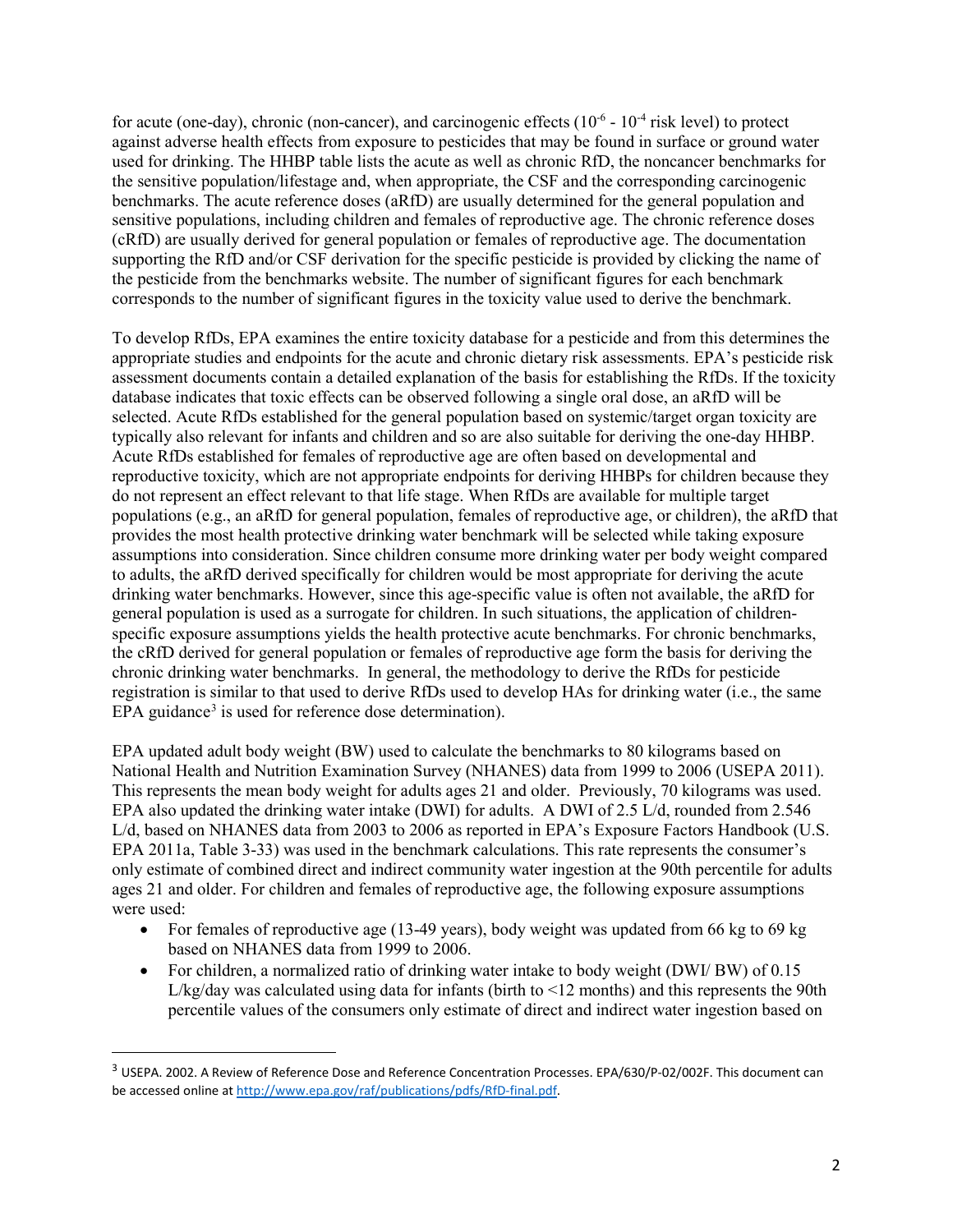1994-1998 Continuing Survey of Food Intakes by Individuals (CSFII)<sup>4</sup> as reported in EPA's Exposure Factors Handbook (Table 3-19). The time weighted average of DWI/BW ratios values was derived from multiplication of age-specific DWI/BW ratios (birth to  $\leq$  month, 1 to  $\leq$ 3 months, 3 to  $\leq$ 6 months, and 6 to  $\leq$ 12 months) by the age-specific fraction of infant exposures for these time periods (mL/kg/day).

 In the majority of instances, the PAD and the RfD are the same. It is only in those few instances when the FQPA Safety Factor is attributed to residual uncertainty with regard to exposure or pre/post natal toxicity overall completeness of the toxicity database, extrapolation from subchronic to a chronic study duration, and LOAEL to NOAEL extrapolation. For this reason, HHBP values were calculated using the PADs. For pesticide registrations under FIFRA, EPA derives acute or chronic population adjusted doses (PADs) using an FQPA Safety Factor mandated by the FQPA taking into consideration potential pre and/or post natal toxicity and completeness of the data with respect to exposure and toxicity to infants and children. that the RfD and PAD differ. More recently, FQPA Safety Factors can account for uncertainties in the

 a conservative assumption used in EPA's drinking water HA methodology. The RSC refers to the chronic HHBPs; it is not used in deriving acute or the carcinogenic HHBPs. A Relative Source Contribution (RSC) of 20% is used for derivation of chronic non-cancer HHBPs and is percentage of the PAD remaining for drinking water after other sources of exposure to a contaminant are considered (e.g., diet). Consistent with EPA policies and procedures, the RSC is used only in deriving

The formulas for determining the acute and chronic HHBPs are presented below:

 $aRfD(mg/kg/day) \times 1000(\mu g/mg)$ Acute or one-day HHBP (for children)  $(ppb) =$ 0.15 (L/kg-day) DWI-BW ratio

 Acute or one-day HHBP (females 13-49 years) (ppb) = aRfD (mg/kg/day) x 69 (kg) BW x 1000 (µg/mg) 2.5 (L/day) DWI

Chronic non-cancer HHBP (general population) (ppb)  $=$  $cRfD (mg/kg/day) \times 80 (kg) BW \times 1000 (µg/mg) \times 0.2 RSC$ 2.5 (L/day) DWI

Chronic non-cancer HHBP (females 13-49 years) (ppb) = Chronic non-cancer HHBP (females 13-49 years) (ppb) =  $cRfD (mg/kg/day) \times 69 (kg) BW \times 1000 (µg/mg) \times 0.2 RSC$ 2.5 (L/day) DWI

# **Derivation of HHBPs for Cancer**

 $\overline{\phantom{a}}$ 

 For pesticides that mediate cancer effects via linear dose responses, mathematical models are used to estimate an upper-bound excess cancer risk associated with lifetime oral exposure. The data used in these curves to low doses and is consistent with a no-threshold model of carcinogenesis, i.e., exposure to even a estimates usually come from lifetime exposure studies in animals. This model fits linear dose-response very small amount of the substance produces a finite increased risk of cancer.

<span id="page-2-0"></span><sup>4</sup> USEPA. Exposure Factors Handbook 2011 Edition (Final). U.S. Environmental Protection Agency, Washington, DC, EPA/600/R-09/052F, 2011. This document can be obtained online at: https://cfpub.epa.gov/ncea/risk/recordisplay.cfm?deid=236252.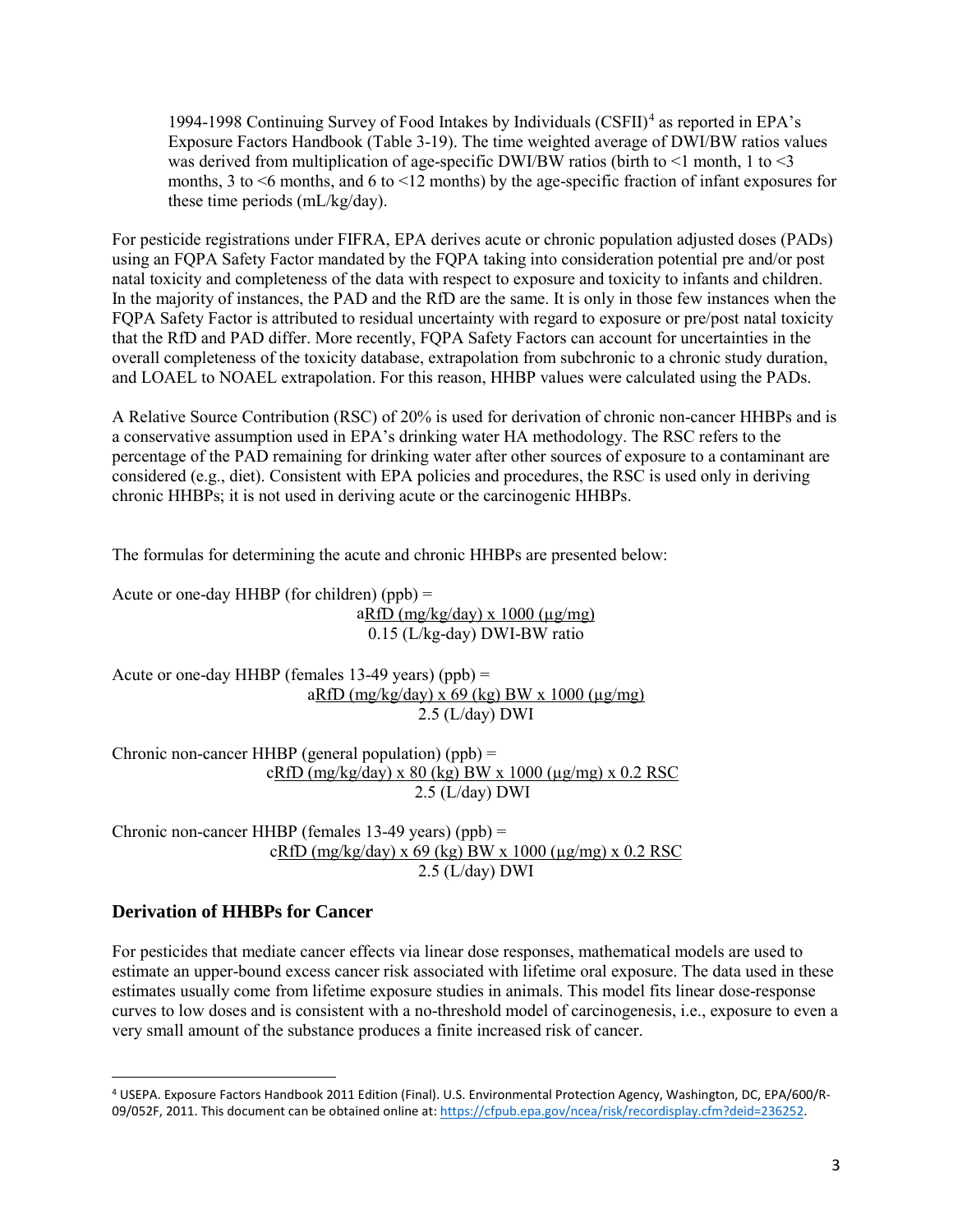calculate a CSF for humans. The CSF is then used to determine the concentrations of the chemical in drinking water that are associated with theoretical upper-bound excess lifetime cancer risks (1 in The linearized multistage model uses dose-response data from the most appropriate carcinogenic study to 1,000,000 to 1 in 10,000) over a lifetime of exposure.

water unit risk is translated to the  $10^{-6}$  to  $10^{-4}$  (1 in 1,000,000 to 1 in 10,000) cancer risk levels in water. the  $10^{-6}$  to  $10^{-4}$  cancer risk levels. A two-step process is applied to determine the benchmarks specific for cancer effects as in HA methodology. In the first step, a drinking water unit risk is determined. In the second step, the drinking The following formulas are applied to estimate the drinking water unit risk and subsequently, to derive

Drinking Water Unit Risk ( $\mu g/L^{-1}$  or ppb) = CSF (mg/kg/day) x 2.5 (L/day) (adult DWI)  $80$  (kg) (Adult BW) x  $1000$  ( $\mu$ g/mg)

From the drinking water unit risk, the following 10<sup>-6</sup> to 10<sup>-4</sup> cancer risk specific levels in water are determined.

or  $10^{-4}$  Risk Level in Drinking Water (ppb) =  $\underline{\hspace{1cm}10^{-4}}$  or  $10^{-6}$ Drinking Water Unit Risk (ppb)<sup>-1</sup>  $10^{-6}$  or  $10^{-4}$  Risk Level in Drinking Water (ppb) =

mediate cancer through a mutagenic mode of action.<sup>5</sup> No pesticides listed in the table have been are needed. If the pesticides are determined to not have carcinogenic potential to humans, or there is EPA guidance describes application of age-dependent adjustment factors (ADAFs) to chemicals that identified as having a mutagenic mode of action and therefore ADAFs were not used to calculate HHBPs. For some carcinogens (e.g., threshold type carcinogens), a RfD or Margin of Exposure (MOE) approach may be considered protective of cancer risk and, therefore, no separate drinking water cancer risk levels inadequate evidence to determine carcinogenic potential, no separate drinking water cancer risk levels were determined.

## **How to View the HHBPs**

 To view the table of HHBPs and supporting information online go to <https://iaspub.epa.gov/apex/pesticides/f?p=HHBP:home>

## **For More Information**

l

For more information regarding the derivation of HHBPs, contact Jamie Strong in EPA's Office of Water at [strong.jamie@epa.gov.](mailto:strong.jamie@epa.gov)

contact Brenda May in EPA's Office of Pesticide Programs at [may.brenda@epa.gov.](mailto:may.brenda@epa.gov) For information regarding the documentation for deriving the reference doses or cancer risk estimation,

<span id="page-3-0"></span><sup>5</sup> USEPA. Guidelines for Carcinogen Risk Assessment. U.S. Environmental Protection Agency, Washington, DC, EPA/630/P-03/001F, 2005. This document can be obtained online at: https://www.epa.gov/sites/production/files/2013- 09/documents/cancer\_guidelines\_final\_3-25-05.pdf.